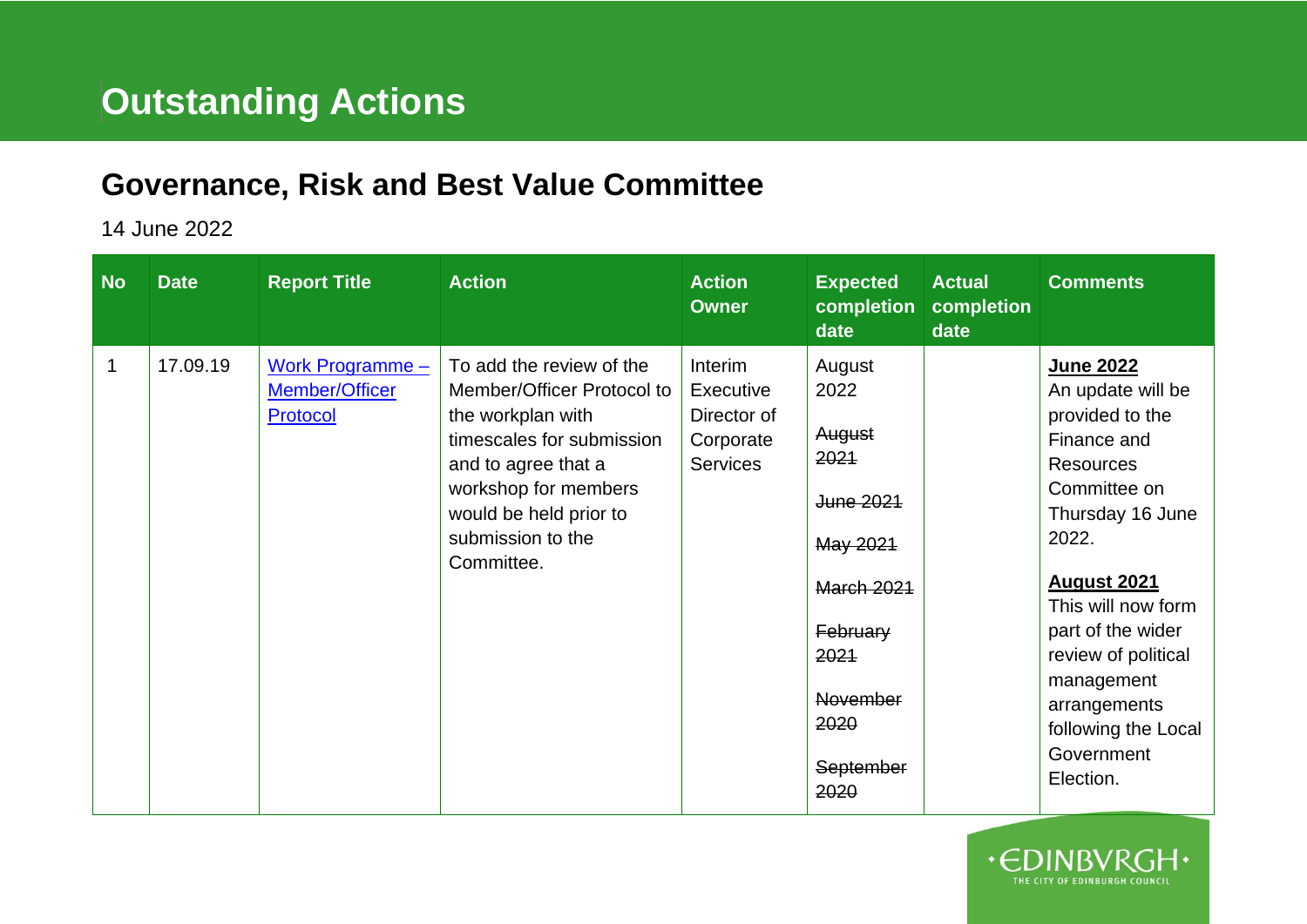| <b>No</b> | <b>Date</b> | <b>Report Title</b> | <b>Action</b> | <b>Action</b><br><b>Owner</b> | <b>Expected</b><br>completion<br>date | <b>Actual</b><br>completion<br>date | <b>Comments</b>                                                                                                                                                                                                                                                                                                                                         |
|-----------|-------------|---------------------|---------------|-------------------------------|---------------------------------------|-------------------------------------|---------------------------------------------------------------------------------------------------------------------------------------------------------------------------------------------------------------------------------------------------------------------------------------------------------------------------------------------------------|
|           |             |                     |               |                               | January<br>2020                       |                                     | June 2021<br>Timescale<br>extended to allow<br>further<br>engagement with<br>political groups.<br><b>March 2021</b><br>Sessions with<br>political groups are<br>currently being<br>arranged.<br>February 2021<br>The timescales<br>have been<br>extended to allow<br>for further<br>engagement with<br>elected members.<br>December 2020<br>The Code of |
|           |             |                     |               |                               |                                       |                                     | Conduct<br>Consultation is<br>now live. The draft                                                                                                                                                                                                                                                                                                       |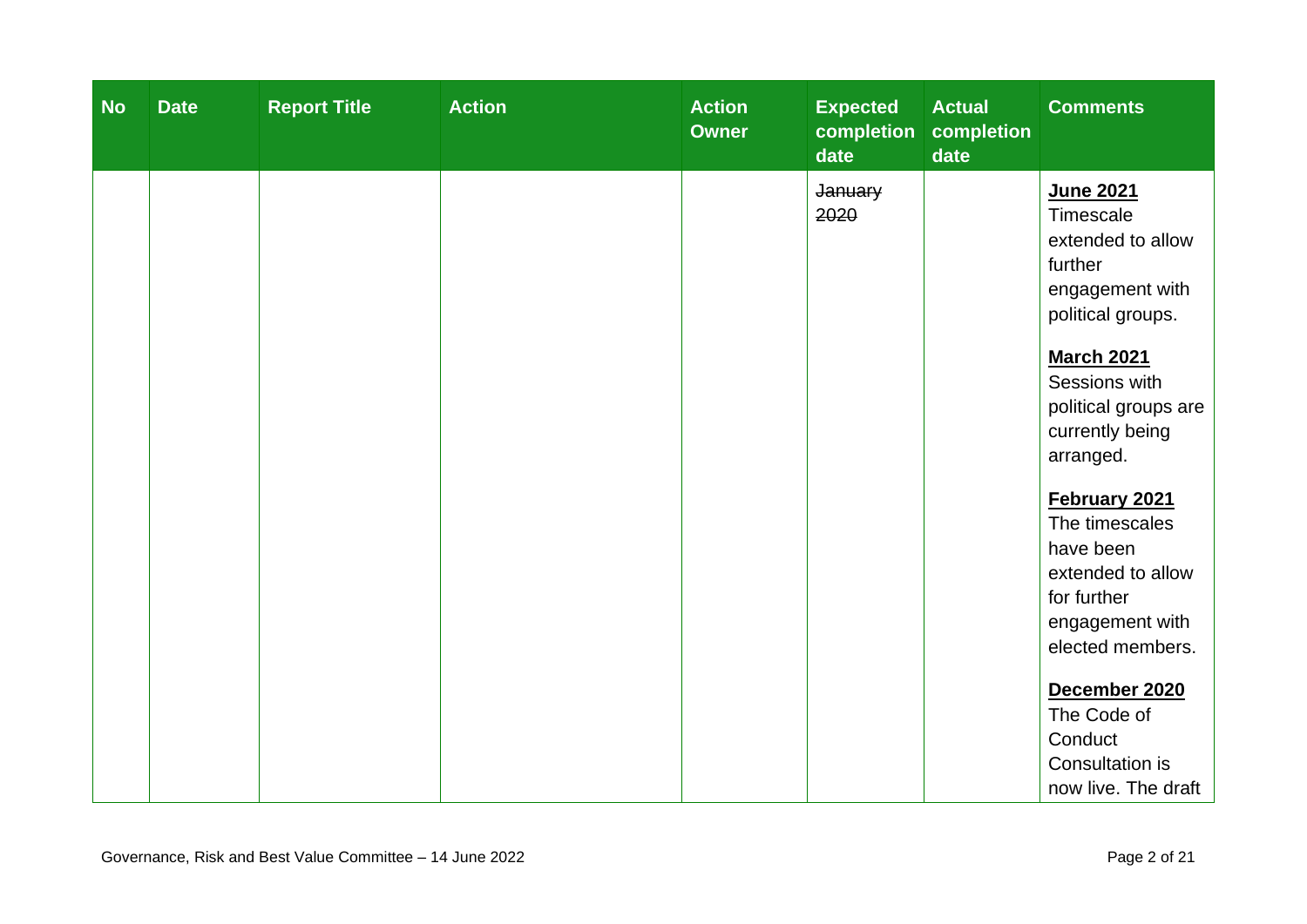| <b>No</b> | <b>Date</b> | <b>Report Title</b> | <b>Action</b> | <b>Action</b><br><b>Owner</b> | <b>Expected</b><br>completion<br>date | <b>Actual</b><br>completion<br>date | <b>Comments</b>     |
|-----------|-------------|---------------------|---------------|-------------------------------|---------------------------------------|-------------------------------------|---------------------|
|           |             |                     |               |                               |                                       |                                     | response to this is |
|           |             |                     |               |                               |                                       |                                     | being developed to  |
|           |             |                     |               |                               |                                       |                                     | be presented to     |
|           |             |                     |               |                               |                                       |                                     | Council on 4        |
|           |             |                     |               |                               |                                       |                                     | February 2021       |
|           |             |                     |               |                               |                                       |                                     | (Consultation       |
|           |             |                     |               |                               |                                       |                                     | closes 6            |
|           |             |                     |               |                               |                                       |                                     | February).          |
|           |             |                     |               |                               |                                       |                                     | Officers are        |
|           |             |                     |               |                               |                                       |                                     | working to ensure   |
|           |             |                     |               |                               |                                       |                                     | these two           |
|           |             |                     |               |                               |                                       |                                     | documents align.    |
|           |             |                     |               |                               |                                       |                                     | The                 |
|           |             |                     |               |                               |                                       |                                     | Member/Officer      |
|           |             |                     |               |                               |                                       |                                     | Protocol will be    |
|           |             |                     |               |                               |                                       |                                     | brought to GRBV     |
|           |             |                     |               |                               |                                       |                                     | following this      |
|           |             |                     |               |                               |                                       |                                     | exercise in         |
|           |             |                     |               |                               |                                       |                                     | February 2021.      |
|           |             |                     |               |                               |                                       |                                     | <b>July 2020</b>    |
|           |             |                     |               |                               |                                       |                                     | <b>Scottish</b>     |
|           |             |                     |               |                               |                                       |                                     | Government are      |
|           |             |                     |               |                               |                                       |                                     | consulting on       |
|           |             |                     |               |                               |                                       |                                     | changes to the      |
|           |             |                     |               |                               |                                       |                                     | Code of Conduct     |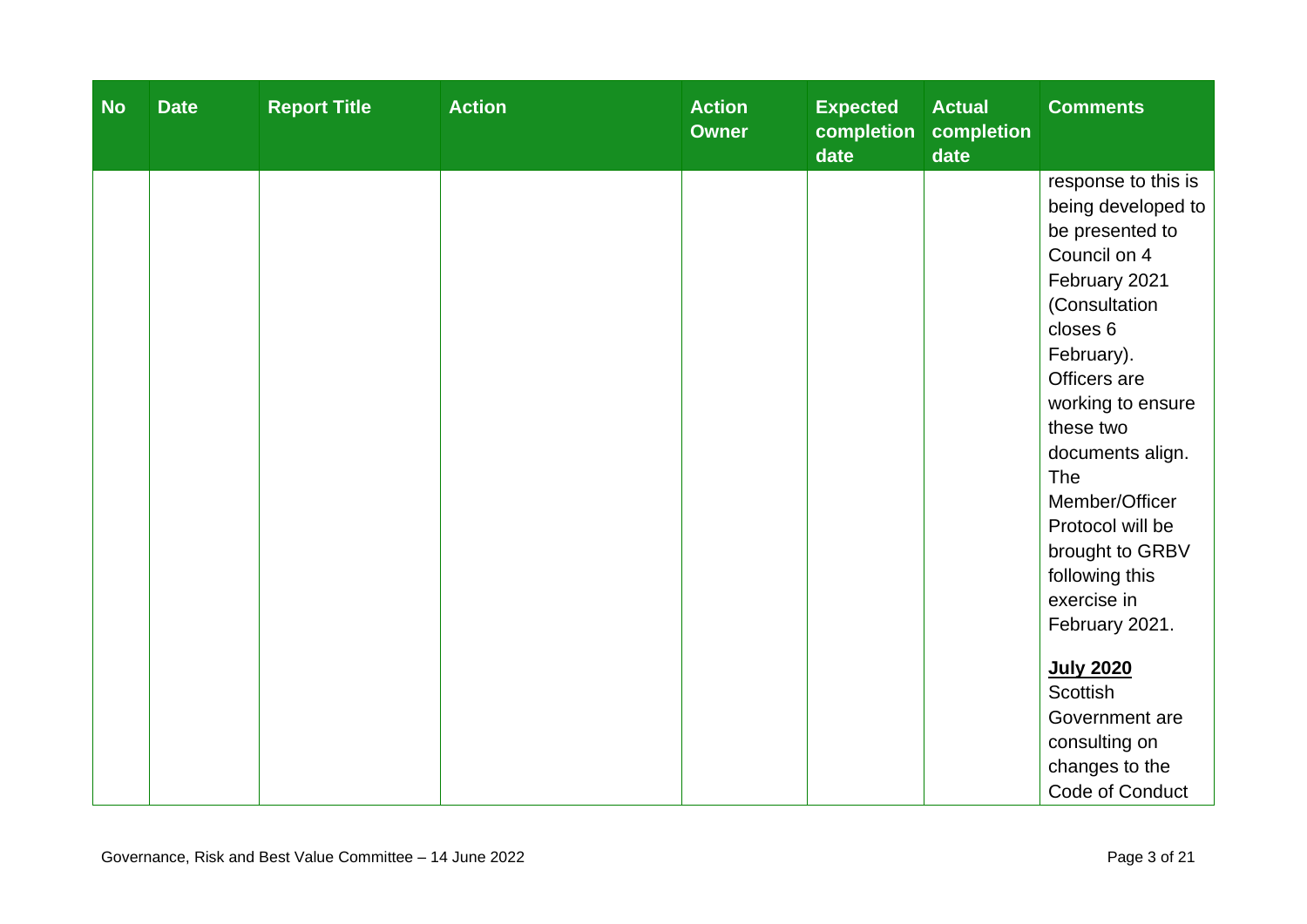| <b>No</b> | <b>Date</b> | <b>Report Title</b> | <b>Action</b> | <b>Action</b><br><b>Owner</b> | <b>Expected</b><br>completion<br>date | <b>Actual</b><br>completion<br>date | <b>Comments</b>                        |
|-----------|-------------|---------------------|---------------|-------------------------------|---------------------------------------|-------------------------------------|----------------------------------------|
|           |             |                     |               |                               |                                       |                                     | and it is suggested<br>that changes to |
|           |             |                     |               |                               |                                       |                                     | the protocol await                     |
|           |             |                     |               |                               |                                       |                                     | this piece of work.                    |
|           |             |                     |               |                               |                                       |                                     | <b>June 2020</b>                       |
|           |             |                     |               |                               |                                       |                                     | Consideration of                       |
|           |             |                     |               |                               |                                       |                                     | the member/officer                     |
|           |             |                     |               |                               |                                       |                                     | protocol is                            |
|           |             |                     |               |                               |                                       |                                     | awaiting the                           |
|           |             |                     |               |                               |                                       |                                     | finalisation of the                    |
|           |             |                     |               |                               |                                       |                                     | revised Code of                        |
|           |             |                     |               |                               |                                       |                                     | Conduct from the                       |
|           |             |                     |               |                               |                                       |                                     | <b>Scottish</b><br>Government that     |
|           |             |                     |               |                               |                                       |                                     | will impact on the                     |
|           |             |                     |               |                               |                                       |                                     | content of the                         |
|           |             |                     |               |                               |                                       |                                     | Protocol.                              |
|           |             |                     |               |                               |                                       |                                     |                                        |
|           |             |                     |               |                               |                                       |                                     | Timescales to be                       |
|           |             |                     |               |                               |                                       |                                     | confirmed.                             |
|           |             |                     |               |                               |                                       |                                     | December 2019                          |
|           |             |                     |               |                               |                                       |                                     | Workshop with                          |
|           |             |                     |               |                               |                                       |                                     | members held on                        |
|           |             |                     |               |                               |                                       |                                     | 29 October 2019.                       |
|           |             |                     |               |                               |                                       |                                     | A joint workshop                       |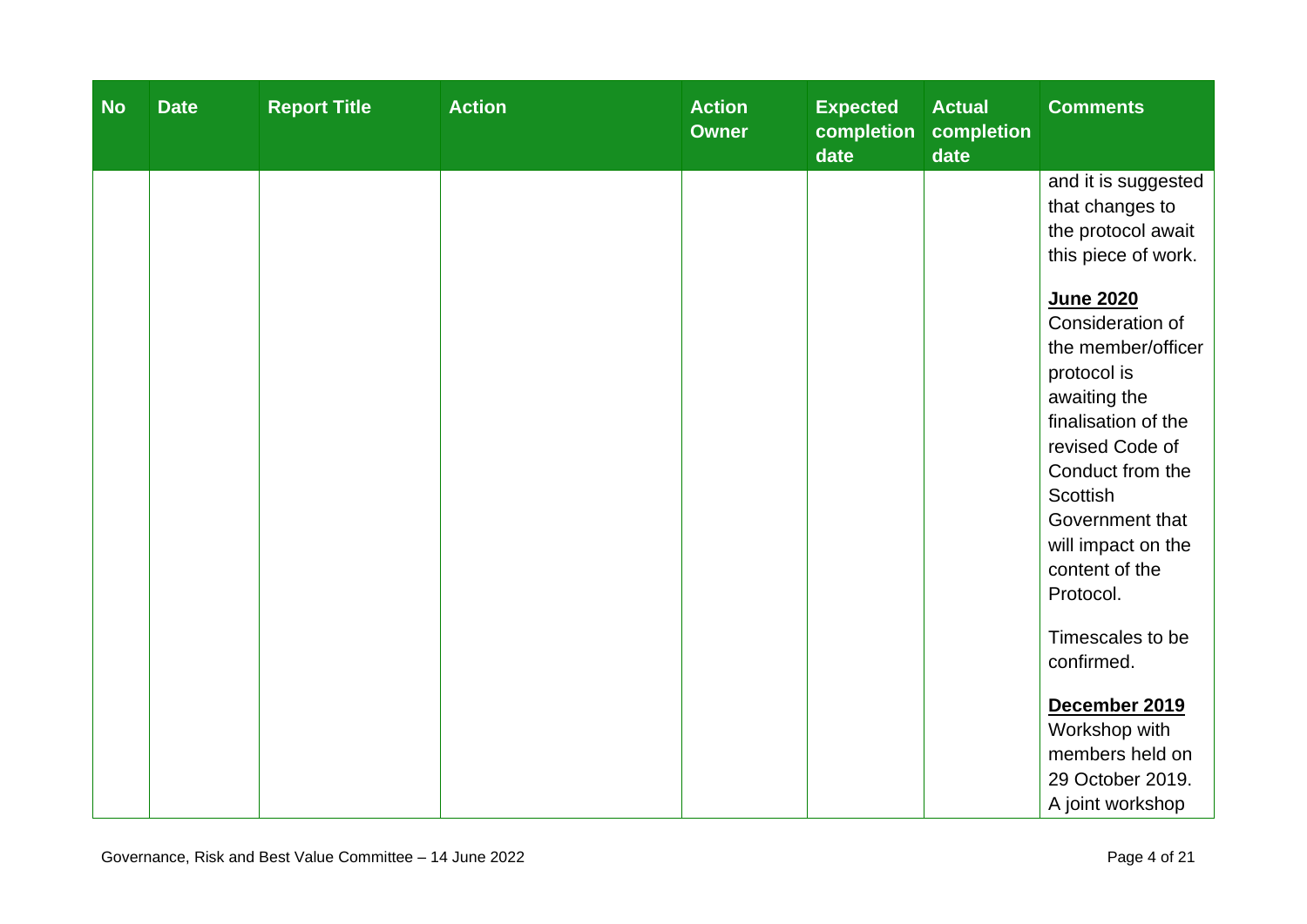| <b>No</b>      | <b>Date</b> | <b>Report Title</b>                                              | <b>Action</b>                                                                                                                                                                                                                                                                                                                                                                                                                                                        | <b>Action</b><br><b>Owner</b>                                       | <b>Expected</b><br>completion<br>date | <b>Actual</b><br>completion<br>date | <b>Comments</b>                                                                                                                                                                                                                                                                                                                                         |
|----------------|-------------|------------------------------------------------------------------|----------------------------------------------------------------------------------------------------------------------------------------------------------------------------------------------------------------------------------------------------------------------------------------------------------------------------------------------------------------------------------------------------------------------------------------------------------------------|---------------------------------------------------------------------|---------------------------------------|-------------------------------------|---------------------------------------------------------------------------------------------------------------------------------------------------------------------------------------------------------------------------------------------------------------------------------------------------------------------------------------------------------|
|                |             |                                                                  |                                                                                                                                                                                                                                                                                                                                                                                                                                                                      |                                                                     |                                       |                                     | will be arranged<br>with officers and<br>members early<br>2020 (following the<br>General Election).                                                                                                                                                                                                                                                     |
| $\overline{2}$ | 07.07.20    | Motion by<br><b>Councillor Doggart</b><br>- Pandemic<br>Planning | 1) Agrees that the Interim<br><b>Executive Director of</b><br><b>Corporate Services</b><br>reviews the council's<br>response and<br>preparedness to<br>COVID-19 but<br>acknowledges that as<br>the council is still<br>responding to the<br>pandemic, any review<br>would be premature at<br>this time.<br>2) Asks that the Interim<br><b>Executive Director of</b><br><b>Corporate Services</b><br>updates the Policy and<br>Sustainability<br>committee on when he | Interim<br>Executive<br>Director of<br>Corporate<br><b>Services</b> | April 2022                            |                                     | <b>Update</b><br>September 2021<br>A close report and<br>lessons learned is<br>underway for the<br>Adaptation and<br>Renewal<br>programme after<br>which advice will<br>be provided on a<br>lessons learned<br>exercise for Covid-<br>19 as references<br>in the accounts<br>commission<br>Report to P&S on<br>5 March.<br><b>Update August</b><br>2021 |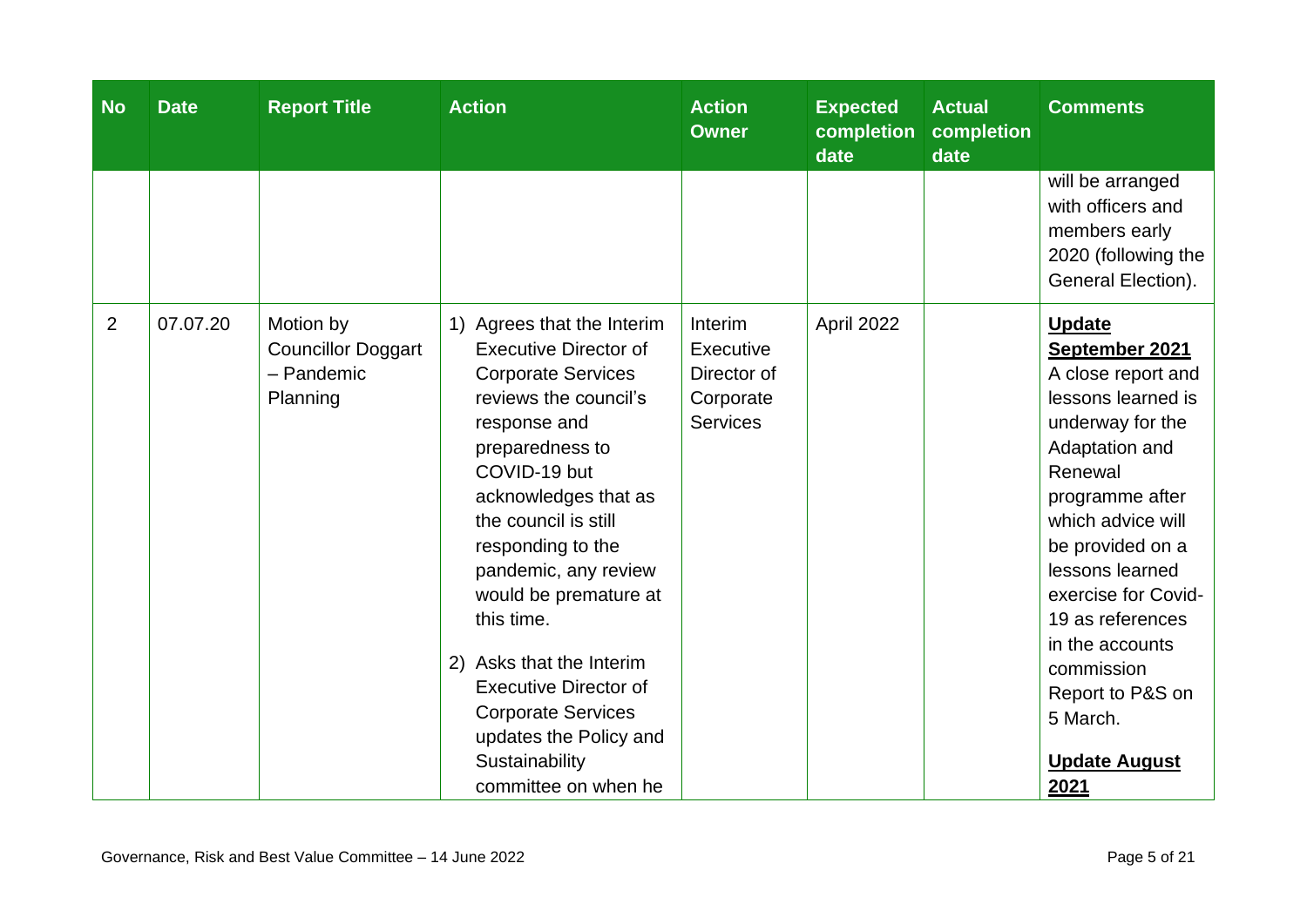| <b>No</b> | <b>Report Title</b><br><b>Date</b> | <b>Action</b>                                                                                                                   | <b>Action</b><br><b>Owner</b> | <b>Expected</b><br>completion<br>date | <b>Actual</b><br>completion<br>date | <b>Comments</b>                                                                                                                                                                                                                                                                                                                                                                                                                                                                                                          |
|-----------|------------------------------------|---------------------------------------------------------------------------------------------------------------------------------|-------------------------------|---------------------------------------|-------------------------------------|--------------------------------------------------------------------------------------------------------------------------------------------------------------------------------------------------------------------------------------------------------------------------------------------------------------------------------------------------------------------------------------------------------------------------------------------------------------------------------------------------------------------------|
|           |                                    | believes it would be<br>appropriate both in<br>terms of Corporate<br>Services and timing for<br>such a review to take<br>place. |                               |                                       |                                     | An interim debrief<br>of the Council's<br>response to Covid-<br>19 has been<br>undertaken with<br>key findings<br>shared with the<br>Adaptation and<br><b>Renewal All Party</b><br><b>Oversight Group</b><br>on the 13th<br>August. Lessons<br>identified have<br>been incorporated<br>into the council's<br>documentation for<br>further waves /<br>local outbreaks. A<br>summary will be<br>provided to the<br>next P&S<br>Committee. As<br>the incident<br>remains ongoing, it<br>is too early to<br>undertake a full |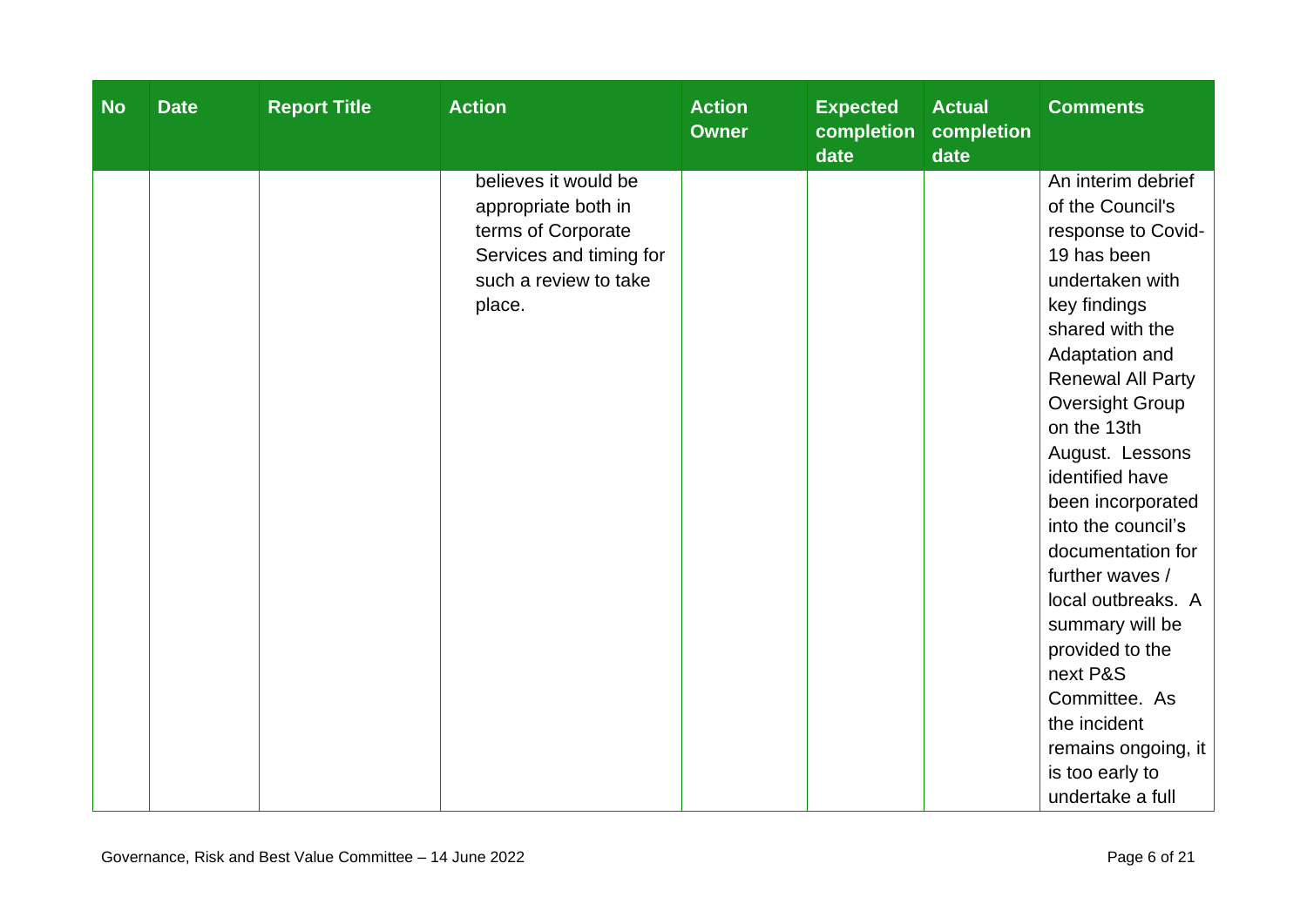| <b>No</b> | <b>Date</b> | <b>Report Title</b>                                  | <b>Action</b>                                                                                                                                                                                                                                                                                                                          | <b>Action</b><br><b>Owner</b>     | <b>Expected</b><br>completion<br>date | <b>Actual</b><br>completion<br>date | <b>Comments</b>                                                                                                                                           |
|-----------|-------------|------------------------------------------------------|----------------------------------------------------------------------------------------------------------------------------------------------------------------------------------------------------------------------------------------------------------------------------------------------------------------------------------------|-----------------------------------|---------------------------------------|-------------------------------------|-----------------------------------------------------------------------------------------------------------------------------------------------------------|
|           |             |                                                      |                                                                                                                                                                                                                                                                                                                                        |                                   |                                       |                                     | lessons learned<br>exercise at this<br>time, but this will<br>be kept under<br>review and<br>undertaken at the<br>earliest<br>appropriate<br>opportunity. |
| 3         | 23.03.21    | <b>Gas Service</b><br>Improvement Plan<br>- B Agenda | To note that the gas<br>1)<br>service improvement<br>plan would be<br>included in the<br>broader service<br>improvement plan<br>going to the Housing,<br>Homelessness and<br><b>Fair Work Committee</b><br>in June 2021 and<br>agree to wrap this into<br>a workshop<br>(referenced in<br><b>Confidential Schedule</b><br>of 23.03.21) | Executive<br>Director of<br>Place | <b>June 2021</b>                      |                                     | <b>Closed August</b><br>2021<br>This was Reported<br>to Housing,<br>Homelessness<br>and Fair Work<br>Committee in June<br>2021.                           |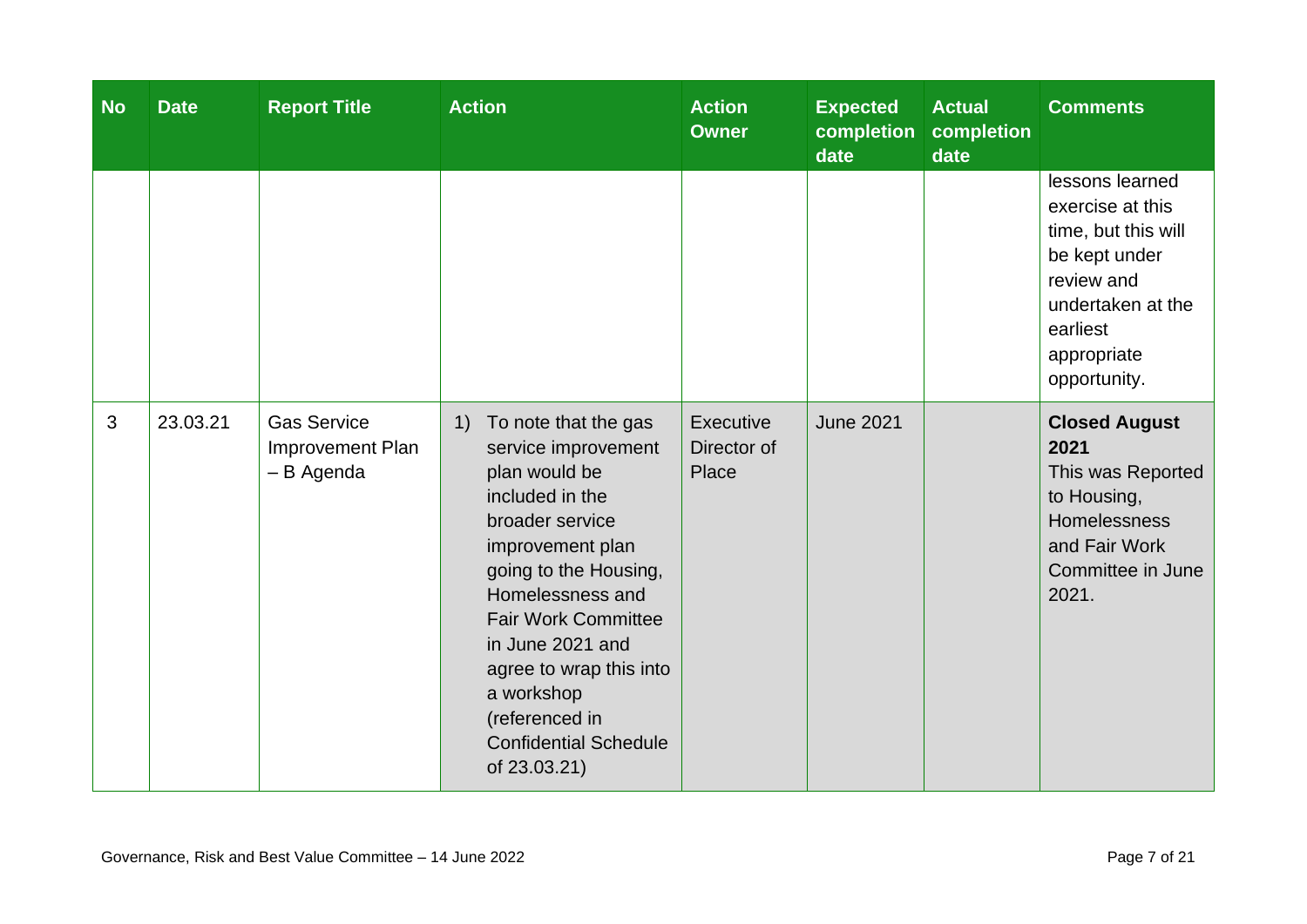| <b>No</b> | <b>Date</b> | <b>Report Title</b>     | <b>Action</b>                                                                                                                                          | <b>Action</b><br><b>Owner</b>     | <b>Expected</b><br>completion<br>date | <b>Actual</b><br>completion<br>date | <b>Comments</b>                                                                                                                         |
|-----------|-------------|-------------------------|--------------------------------------------------------------------------------------------------------------------------------------------------------|-----------------------------------|---------------------------------------|-------------------------------------|-----------------------------------------------------------------------------------------------------------------------------------------|
|           |             |                         | 2)<br>To agree to provide a<br>briefing note<br>(referenced in<br><b>Confidential Schedule</b><br>of 23.03.21)                                         | Executive<br>Director of<br>Place | <b>June 2021</b>                      |                                     | <b>Closed August</b><br>2021<br>This briefing has<br>been followed up.                                                                  |
|           |             |                         | To note that once the<br>3)<br>agreed management<br>actions had been<br>implemented, a<br>closure Report would<br>be brought to the<br>GRBV committee. | Executive<br>Director of<br>Place | August<br>2022                        |                                     | <b>June 2022</b><br>A report will be<br>provided to the<br>Policy and<br>Sustainability<br>Committee<br>following the<br>Summer Recess. |
| 4         | 04.05.21    | <b>Change Portfolio</b> | To agree to provide a<br>1)<br>briefing note to update<br>Committee on the<br>North Bridge<br>Refurbishment.                                           | Executive<br>Director of<br>Place | December<br>2021                      | December<br>2021                    | <b>Closed December</b><br>2021<br><b>Briefing note</b><br>circulated on 8<br>November and<br>Report on agenda                           |
|           |             |                         | To agree that the<br>2)<br><b>Head of Place</b><br>Management would<br>provide reassurance                                                             | Executive<br>Director of<br>Place | <b>June 2021</b>                      |                                     | <b>Closed August</b><br>2021<br>An update on<br>project status and                                                                      |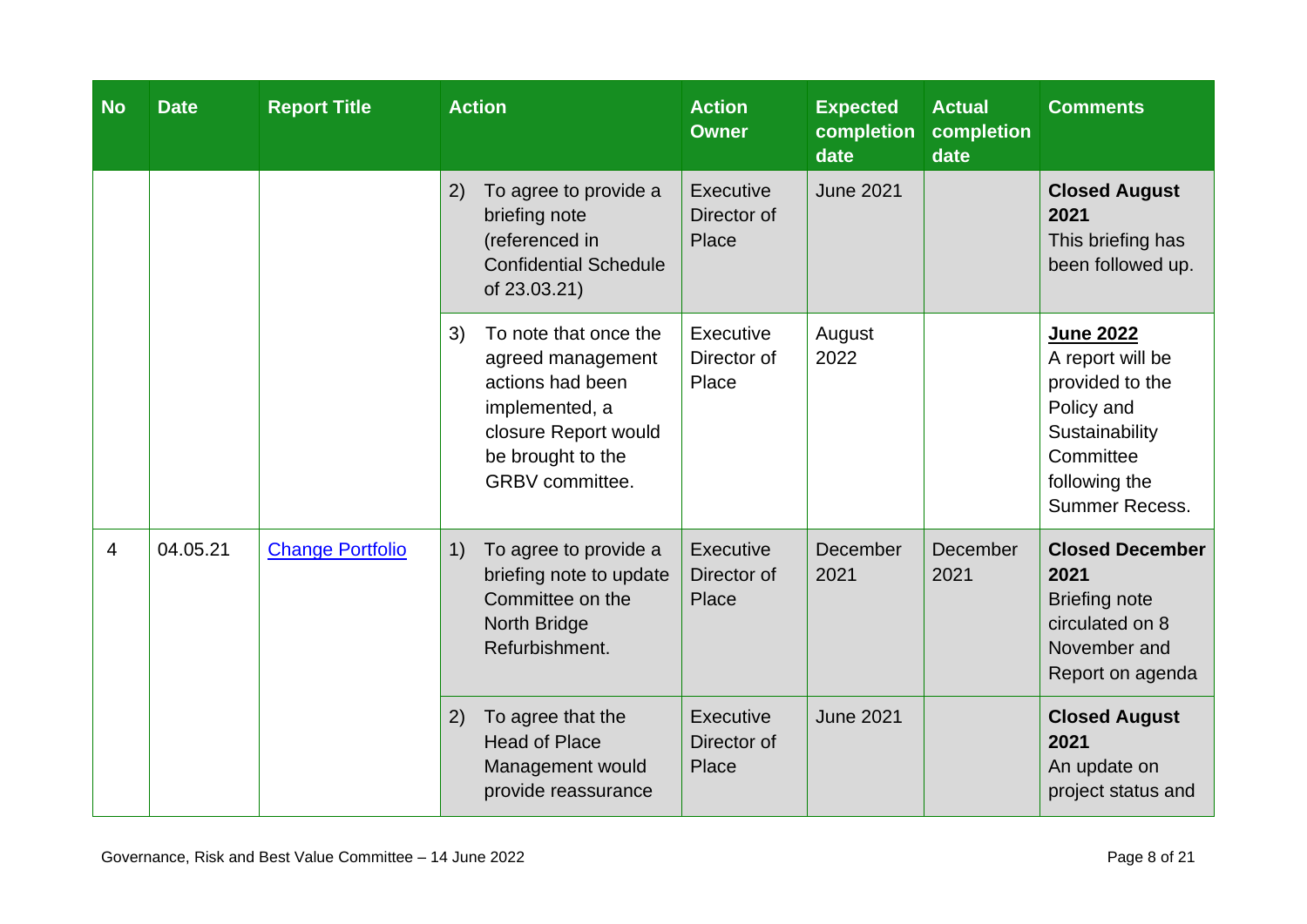| <b>No</b> | <b>Date</b> | <b>Report Title</b> | <b>Action</b>                                                                                                                                                                                                                                                         | <b>Action</b><br><b>Owner</b>                                       | <b>Expected</b><br>completion<br>date | <b>Actual</b><br>completion<br>date | <b>Comments</b>                                                                                                                                                                                                                                                                                        |
|-----------|-------------|---------------------|-----------------------------------------------------------------------------------------------------------------------------------------------------------------------------------------------------------------------------------------------------------------------|---------------------------------------------------------------------|---------------------------------------|-------------------------------------|--------------------------------------------------------------------------------------------------------------------------------------------------------------------------------------------------------------------------------------------------------------------------------------------------------|
|           |             |                     | why the Housing<br>Service Improvement<br>was amber status and<br>details of what plans<br>were in place to move<br>it forward.                                                                                                                                       |                                                                     |                                       |                                     | plans moving<br>forward was<br>Reported to<br>Housing,<br><b>Homelessness</b><br>and Fair Work<br>Committee in June<br>2021                                                                                                                                                                            |
|           |             |                     | To note that the<br>3)<br>foundations and MI<br>were in place and<br>information could be<br>pulled off for particular<br>areas and to agree<br>that the Head of<br><b>Customer and Digital</b><br>Services would<br>assess what<br>information could be<br>provided. | Interim<br>Executive<br>Director of<br>Corporate<br><b>Services</b> | <b>March 2023</b>                     |                                     | <b>Update June</b><br>2022<br>All of the<br>dashboards within<br>the original scope<br>of the BI<br>programme have<br>now been<br>implemented.<br>Work is underway<br>as part of the<br>Organisational<br>Data Strategy to<br>review other areas<br>that would benefit<br>from dashboard<br>reporting. |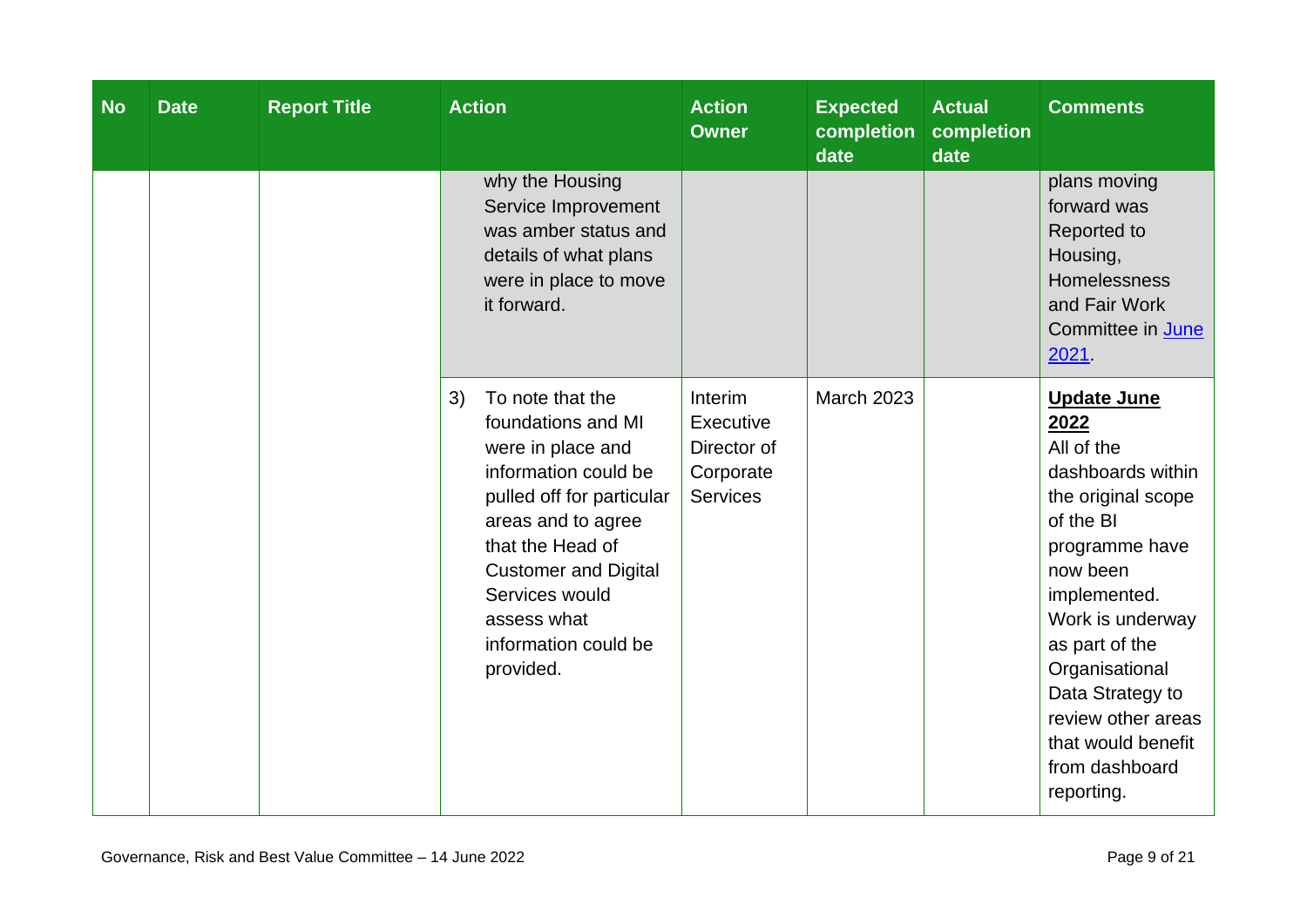| <b>No</b> | <b>Date</b> | <b>Report Title</b> | <b>Action</b> | <b>Action</b><br><b>Owner</b> | <b>Expected</b><br>completion<br>date | <b>Actual</b><br>completion<br>date | <b>Comments</b>                                                                                                                                       |
|-----------|-------------|---------------------|---------------|-------------------------------|---------------------------------------|-------------------------------------|-------------------------------------------------------------------------------------------------------------------------------------------------------|
|           |             |                     |               |                               |                                       |                                     | <b>Update August</b><br>2021<br>The Business<br>Intelligence<br>Programme is well<br>underway, and the<br>remit of the<br>programme is to<br>build MI |
|           |             |                     |               |                               |                                       |                                     | dashboards which<br>Report on key<br>areas across<br>Service Areas.<br>The immediate<br>focus is on<br>dashboards for<br>Place, HR and<br>Customer.   |
|           |             |                     |               |                               |                                       |                                     | <b>Update June</b><br>2021<br>The Head of<br>Customer and<br><b>Digital Services</b><br>has this work                                                 |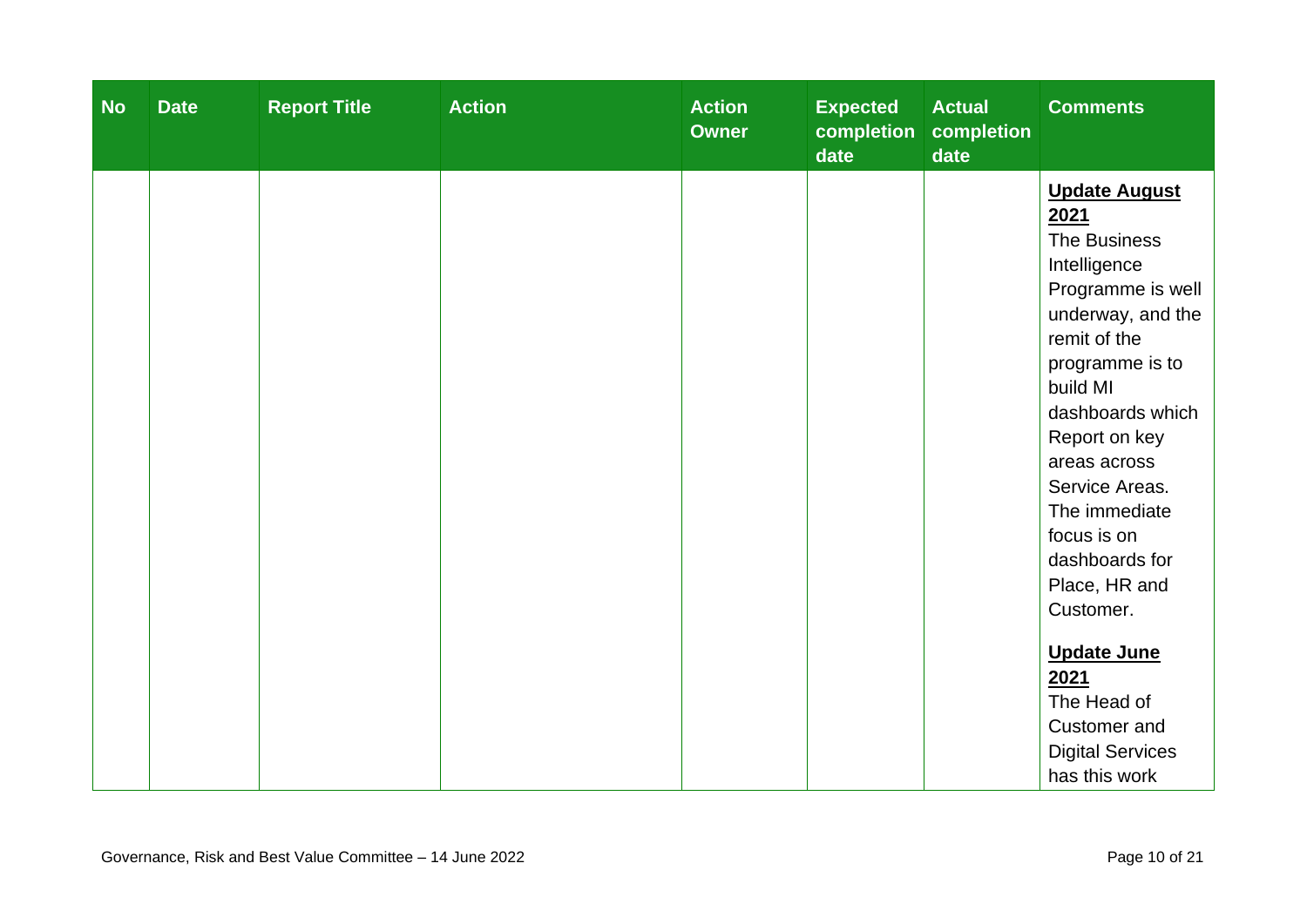| <b>No</b> | <b>Date</b> | <b>Report Title</b>                                                                                                                   | <b>Action</b>                                                                                                                                                                                                                      | <b>Action</b><br><b>Owner</b>                                                                                              | <b>Expected</b><br>completion<br>date | <b>Actual</b><br>completion<br>date | <b>Comments</b>                                                          |
|-----------|-------------|---------------------------------------------------------------------------------------------------------------------------------------|------------------------------------------------------------------------------------------------------------------------------------------------------------------------------------------------------------------------------------|----------------------------------------------------------------------------------------------------------------------------|---------------------------------------|-------------------------------------|--------------------------------------------------------------------------|
|           |             |                                                                                                                                       |                                                                                                                                                                                                                                    |                                                                                                                            |                                       |                                     | underway.                                                                |
| 5         | 10.08.21    | <b>First Line</b><br><b>Governance and</b><br><b>Assurance Model</b>                                                                  | To agree that progress<br>updates should be<br>provided in each GRBV<br><b>Committee Business</b><br><b>Bulletin from November</b><br>onwards, including an<br>update on the finalised<br>structure and recruitment.               | Service<br>Director -<br>Legal &<br>Assurance                                                                              | September<br>2022                     |                                     | Updates will be<br>provided on an<br>ongoing basis                       |
| 6         | 21.09.21    | Corporate<br><b>Leadership Team</b><br><b>Risk Report as at</b><br>23 August 2021 -<br><b>Report by the Chief</b><br><b>Executive</b> | 1)<br>To agree that the<br>Service Director-<br><b>Legal and Assurance</b><br>would send an email<br>to Directors and senior<br>managers to request<br>that risk is properly<br>considered in Council<br>and committee<br>Reports. | Interim<br>Executive<br>Director of<br>Corporate<br><b>Services</b><br>(Service<br>Director $-$<br>Legal and<br>Assurance) |                                       |                                     | <b>Closed</b><br>Email sent to<br>relevant officers 22<br>September 2021 |
|           |             |                                                                                                                                       | To request that the<br>2)<br>next review of the<br>Report template for<br>Council and<br>committees includes a                                                                                                                     | Interim<br><b>Executive</b><br>Director of<br>Corporate                                                                    | August<br>2022                        |                                     |                                                                          |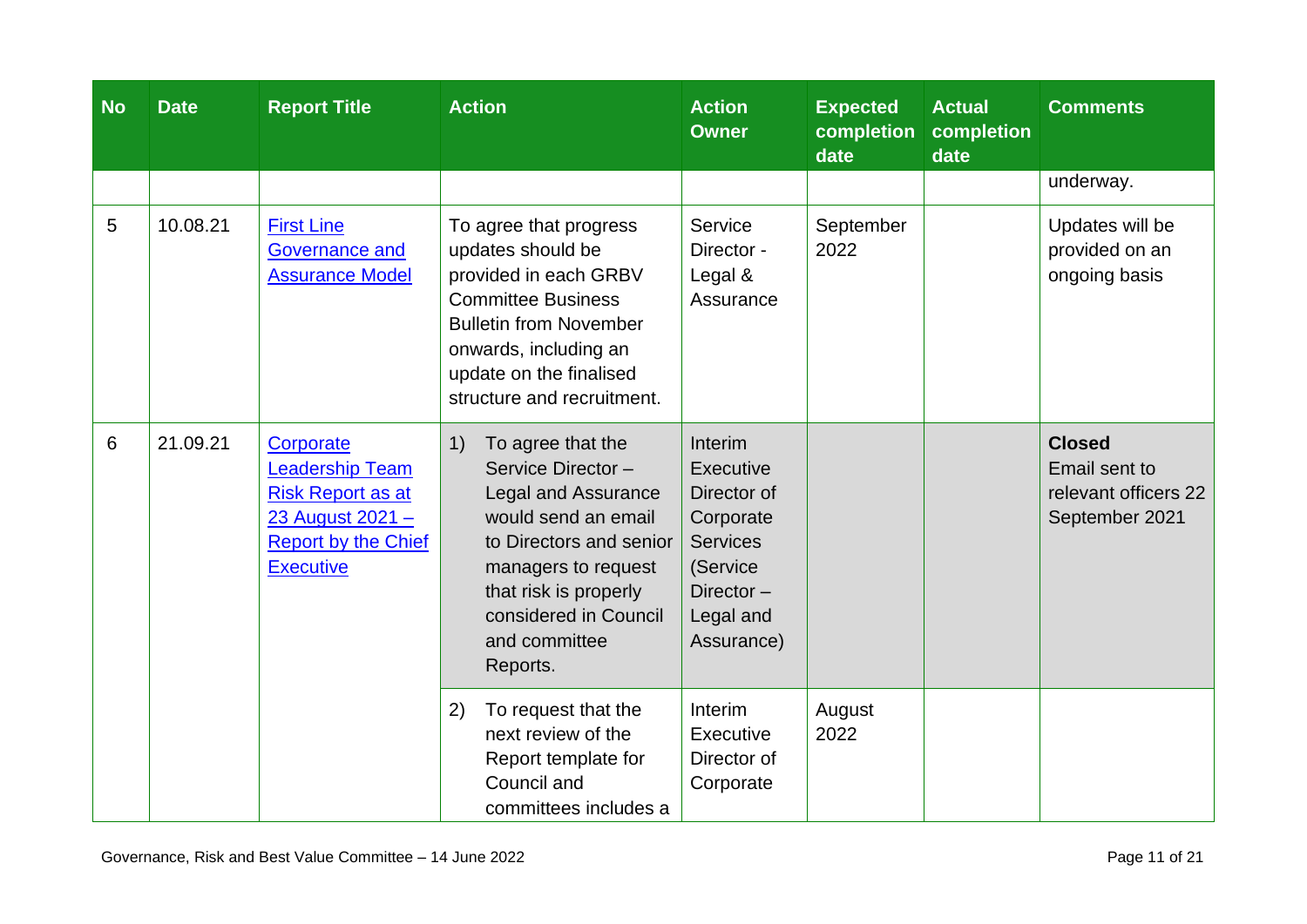| <b>No</b>      | <b>Date</b> | <b>Report Title</b>                                                                                                                                         | <b>Action</b>                                                                                                                                                                                                                                                                                              | <b>Action</b><br><b>Owner</b>                                                                                   | <b>Expected</b><br>completion<br>date                                                                          | <b>Actual</b><br>completion<br>date | <b>Comments</b>                                                        |
|----------------|-------------|-------------------------------------------------------------------------------------------------------------------------------------------------------------|------------------------------------------------------------------------------------------------------------------------------------------------------------------------------------------------------------------------------------------------------------------------------------------------------------|-----------------------------------------------------------------------------------------------------------------|----------------------------------------------------------------------------------------------------------------|-------------------------------------|------------------------------------------------------------------------|
|                |             |                                                                                                                                                             | 'risk' section to ensure<br>this is considered.                                                                                                                                                                                                                                                            | <b>Services</b>                                                                                                 |                                                                                                                |                                     |                                                                        |
| $\overline{7}$ | 09.11.21    | <b>City of Edinburgh</b><br><b>Council - 2020/21</b><br><b>Annual Audit</b><br><b>Report to the</b><br><b>Council and the</b><br><b>Controller of Audit</b> | Agree that items 1, 2,<br>$\left( \begin{matrix} 1 \end{matrix} \right)$<br>3, 4 and 5 shall have<br>regular updates to the<br><b>Executive Committees</b><br>via their business<br>bulletins on progress<br>and full Reports at<br>implementation date<br>detailing completion or<br>outstanding actions. | Interim<br>Executive<br>Director of<br>Corporate<br><b>Services</b>                                             | $1 - March$<br>2022<br>$2 - March$<br>2022<br>$3 - March$<br>2022<br>$4 - March$<br>2022<br>$5 - June$<br>2022 |                                     | June 2022<br>Updates have<br>been provided to<br>Items 1 and 3 $(3)$ . |
|                |             |                                                                                                                                                             | Agree that Item 6<br>2)<br>(Implementation of<br><b>BVAR</b><br>recommendations) will<br>be Reported to each<br>meeting of GRBV<br>under the Business<br><b>Bulletin to monitor</b><br>progress (tabular form<br>acceptable) towards<br>completion dates.                                                  | <b>Interim</b><br>Executive<br>Director of<br>Corporate<br><b>Services</b><br>Executive<br>Director of<br>Place | Ongoing                                                                                                        |                                     |                                                                        |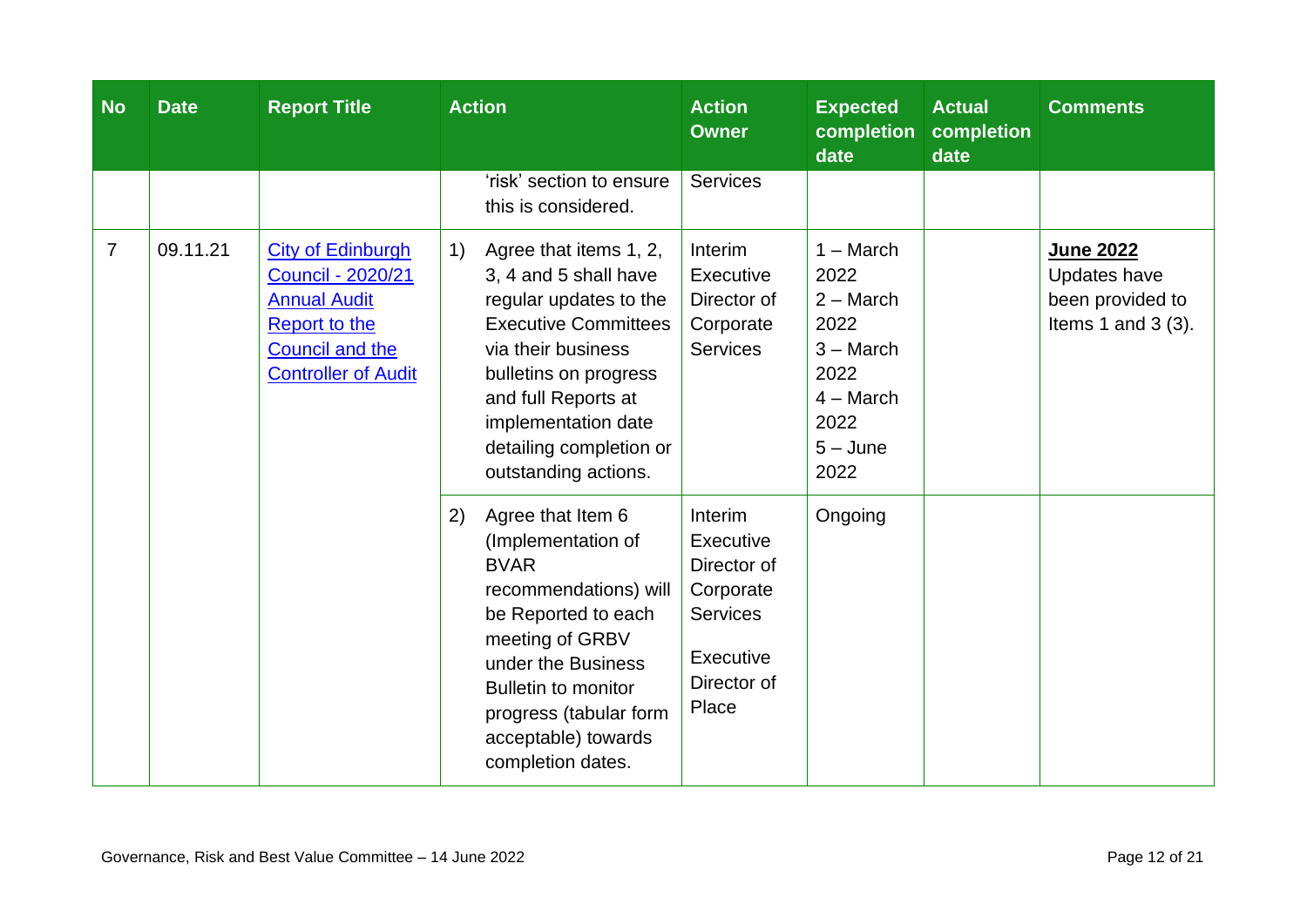| <b>No</b> | <b>Date</b> | <b>Report Title</b> | <b>Action</b>                                                                                                                                                                                                                                                                                                                                                                                                                 | <b>Action</b><br><b>Owner</b>                                       | <b>Expected</b><br>completion<br>date | <b>Actual</b><br>completion<br>date | <b>Comments</b>             |
|-----------|-------------|---------------------|-------------------------------------------------------------------------------------------------------------------------------------------------------------------------------------------------------------------------------------------------------------------------------------------------------------------------------------------------------------------------------------------------------------------------------|---------------------------------------------------------------------|---------------------------------------|-------------------------------------|-----------------------------|
|           |             |                     | That reports are prepared<br>in the following terms on<br>the following areas:<br>3.1) Common Good - a<br>Report reviewing<br>progress towards<br>completion of 2017/18<br>recommendations on<br>the Common Good<br>Asset Register and<br>what outstanding work<br>there is to complete<br>this and what resource<br>is required (in officer<br>hours) in two cycles<br>and copied to the<br>relevant Executive<br>Committee. | Interim<br>Executive<br>Director of<br>Corporate<br><b>Services</b> | <b>March 2022</b>                     |                                     | <b>Closed March</b><br>2022 |
|           |             |                     | 3.2) Framework for<br>collaboration with<br>community councils -<br>a Report detailing<br>current arrangements,<br>funding and how this                                                                                                                                                                                                                                                                                       | Interim<br>Executive<br>Director of<br>Corporate<br><b>Services</b> | <b>March 2022</b>                     |                                     | <b>Closed March</b><br>2022 |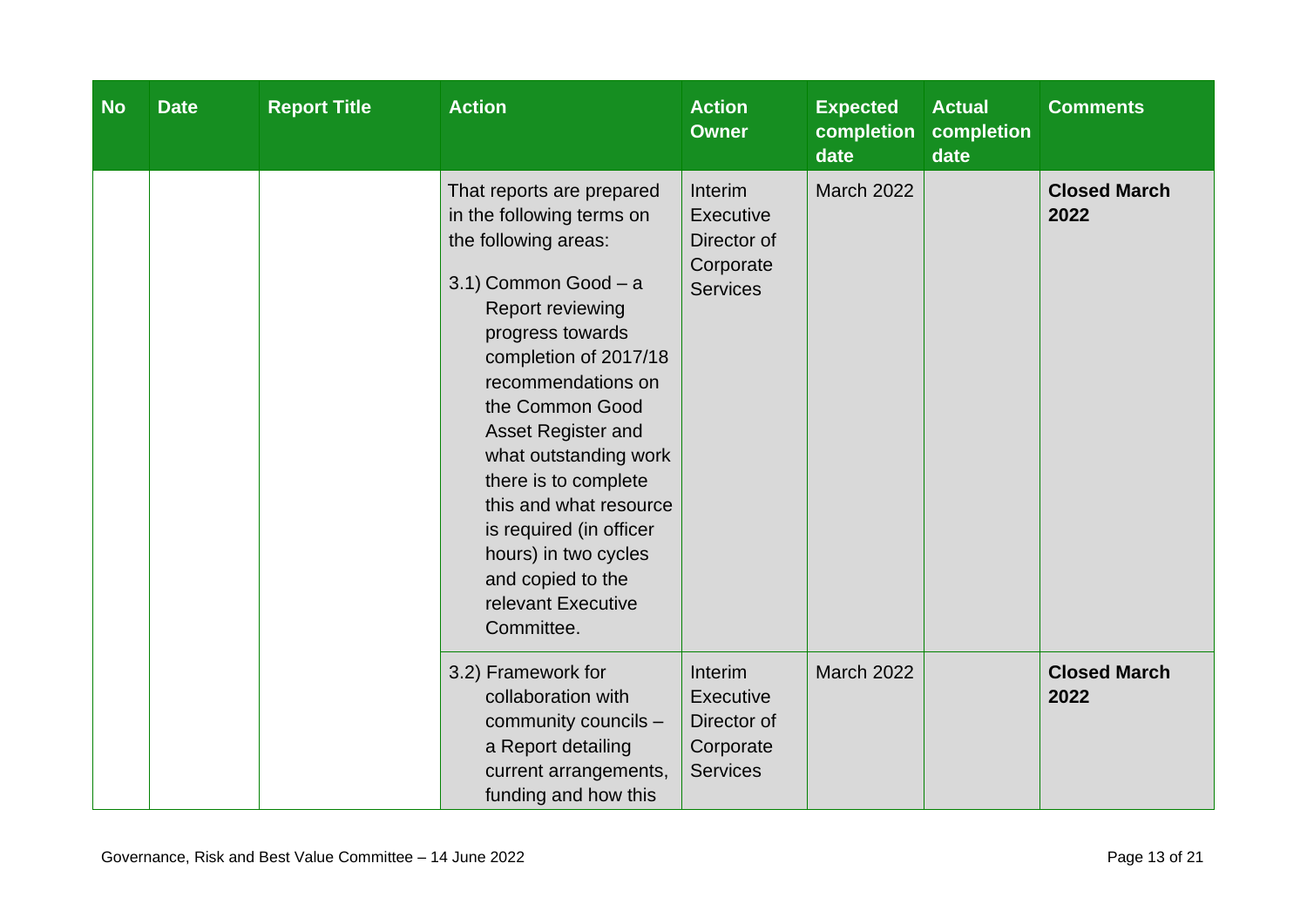| <b>No</b> | <b>Date</b> | <b>Report Title</b>                                     | <b>Action</b>                                                                                                                                                                                                                           | <b>Action</b><br><b>Owner</b>     | <b>Expected</b><br>completion<br>date | <b>Actual</b><br>completion<br>date | <b>Comments</b>                                    |
|-----------|-------------|---------------------------------------------------------|-----------------------------------------------------------------------------------------------------------------------------------------------------------------------------------------------------------------------------------------|-----------------------------------|---------------------------------------|-------------------------------------|----------------------------------------------------|
|           |             |                                                         | links into wider<br>community planning<br>responsibilities with<br>any actions for<br>improvement identified<br>and Reporting<br>framework detailed in<br>two cycles and copied<br>to the relevant<br><b>Executive Committee.</b>       |                                   |                                       |                                     |                                                    |
|           |             |                                                         | 3.3) Community Asset<br>Transfer - short<br>Report in two cycles<br>on current process<br>and timescales to<br>include a table on<br>number of requests<br>received and stage in<br>process with time<br>taken to get to that<br>point. | Executive<br>Director of<br>Place | <b>March 2022</b>                     |                                     | <b>Closed March</b><br>2022                        |
| 8         | 14.12.21    | <b>Community</b><br>Centres (update) -<br>Report by the | The Executive Director of<br><b>Education and Children's</b><br>Services will provide a                                                                                                                                                 | Executive<br>Director of<br>Place | <b>June 2022</b>                      |                                     | June 2022<br>it is proposed that<br>a paper on the |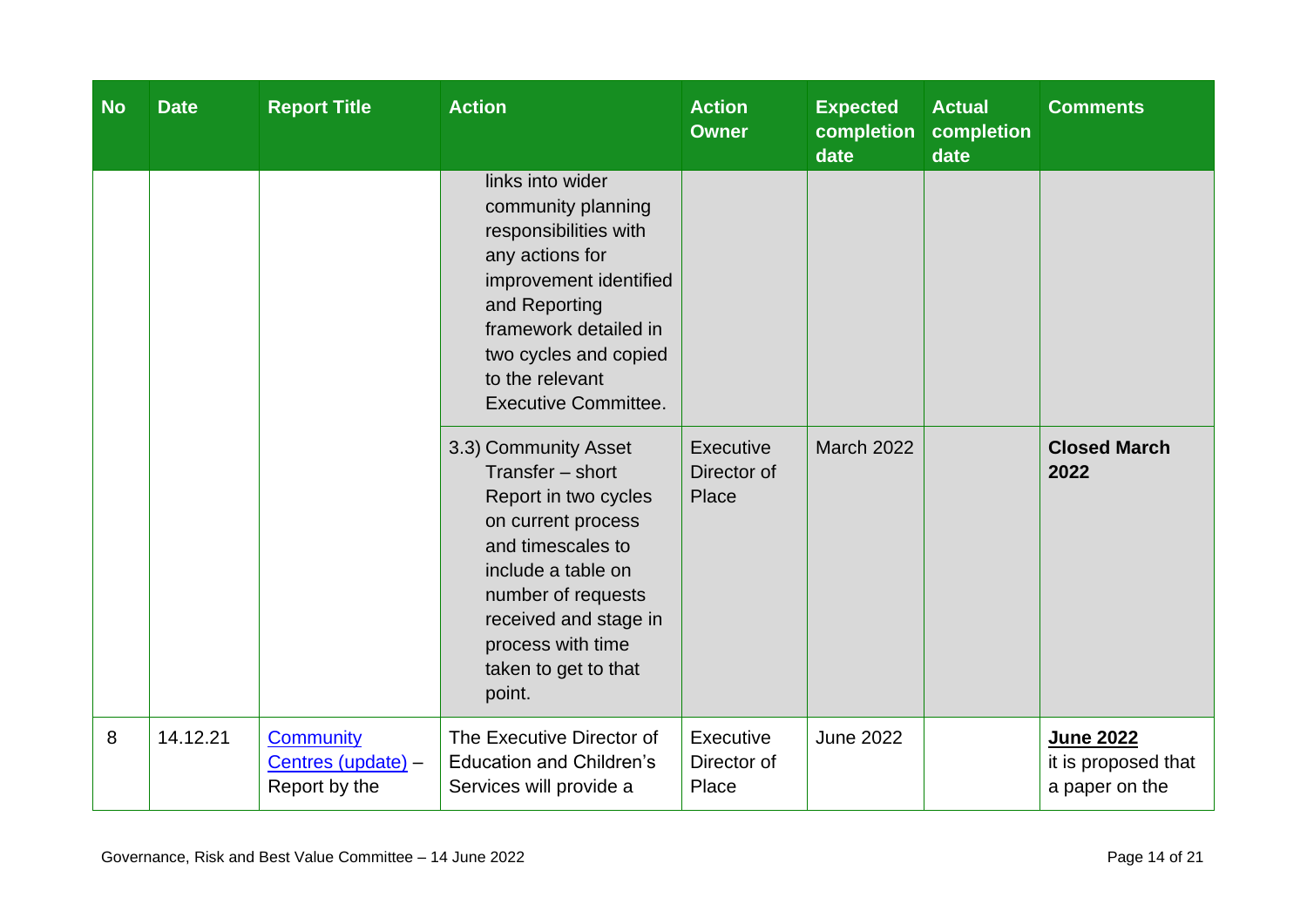| <b>No</b> | <b>Date</b> | <b>Report Title</b>                                                                                                                                                                                                                                                           | <b>Action</b>                                                                                                                                                                                                                                                                                       | <b>Action</b><br><b>Owner</b>                                       | <b>Expected</b><br>completion<br>date | <b>Actual</b><br>completion<br>date | <b>Comments</b>                                                                                                                         |
|-----------|-------------|-------------------------------------------------------------------------------------------------------------------------------------------------------------------------------------------------------------------------------------------------------------------------------|-----------------------------------------------------------------------------------------------------------------------------------------------------------------------------------------------------------------------------------------------------------------------------------------------------|---------------------------------------------------------------------|---------------------------------------|-------------------------------------|-----------------------------------------------------------------------------------------------------------------------------------------|
|           |             | <b>Executive Director</b><br>of Education and<br><b>Children's Services</b>                                                                                                                                                                                                   | written response to<br>councillors' questions<br>regarding Inch Community<br>Centre, feedback from<br>community centre<br>management committees<br>and progress made to<br>improve the<br>responsiveness to new<br>guidance, which will be<br>circulated to all committee<br>members.               |                                                                     |                                       |                                     | future<br>management of<br>the relationships<br>with community<br>centres is<br>considered at<br>Culture &<br>Communities in<br>August. |
| 9         | 18.01.22    | <b>Review of</b><br><b>Effectiveness of</b><br><b>Scrutiny of</b><br><b>Governance, Risk</b><br>and Best Value<br>$(GRBV) - Self-$<br><b>Evaluation and</b><br><b>Lessons Learnt</b><br>Report by the<br><b>Interim Executive</b><br>Director of<br><b>Corporate Services</b> | To request an additional<br>Report to the Council in<br>June 2022, presenting the<br>findings of the GRBV<br><b>Effectiveness Audit,</b><br>requesting that they are<br>taken into consideration<br>when agreeing the new<br><b>Political Management</b><br>Arrangements following<br>the election. | Interim<br>Executive<br>Director of<br>Corporate<br><b>Services</b> | <b>June 2022</b>                      |                                     | <b>Update</b><br>Report on agenda<br>for June Council<br>meeting                                                                        |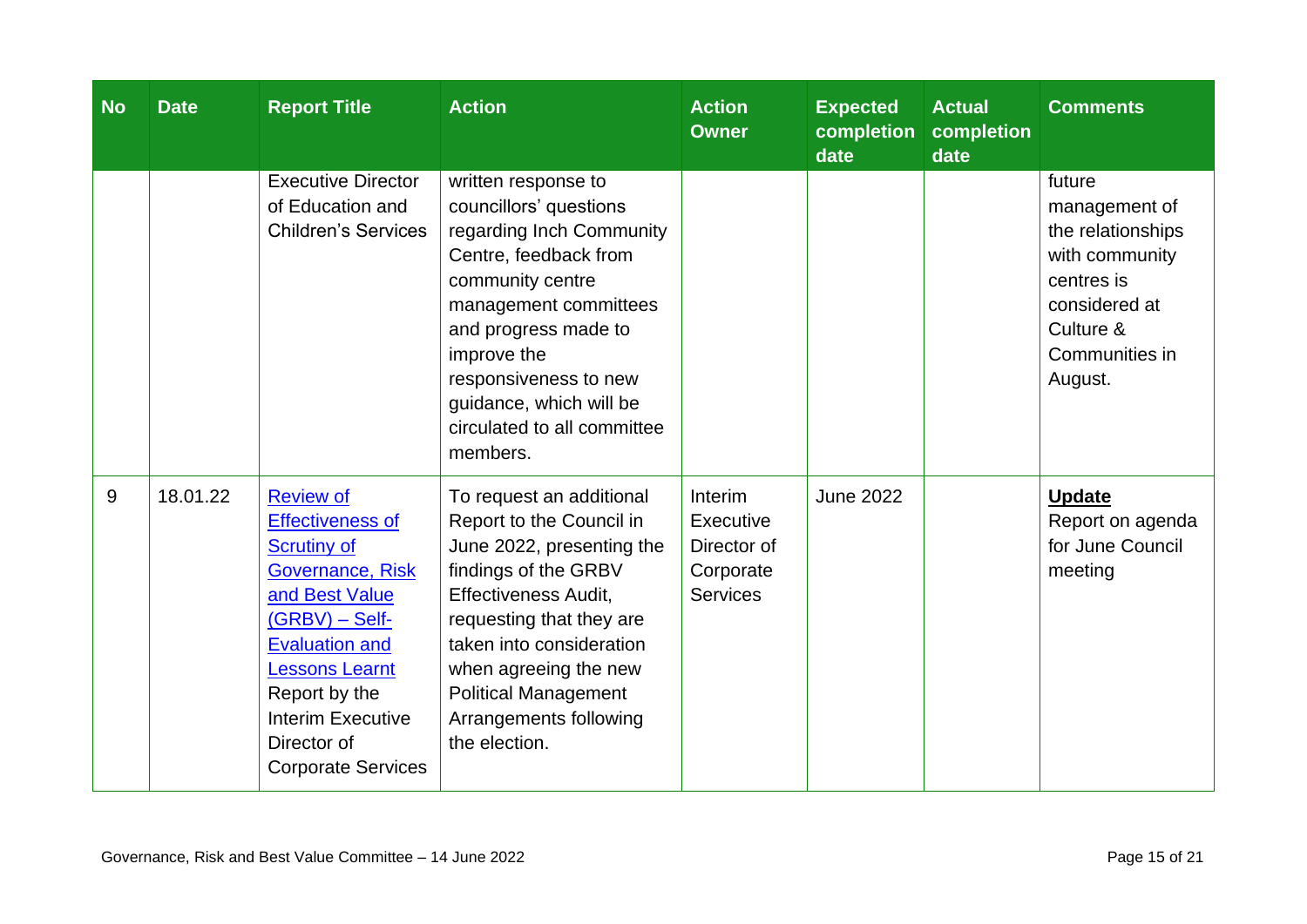| <b>No</b> | <b>Date</b> | <b>Report Title</b>                                                                                                                                                  | <b>Action</b>                                                                                                                                                                                                                                                                                                                                          | <b>Action</b><br><b>Owner</b>                                              | <b>Expected</b><br>completion<br>date | <b>Actual</b><br>completion<br>date | <b>Comments</b> |
|-----------|-------------|----------------------------------------------------------------------------------------------------------------------------------------------------------------------|--------------------------------------------------------------------------------------------------------------------------------------------------------------------------------------------------------------------------------------------------------------------------------------------------------------------------------------------------------|----------------------------------------------------------------------------|---------------------------------------|-------------------------------------|-----------------|
| 10        | 18.01.22    | <b>Committee</b><br><b>Decision Process</b><br>and the Policy<br>Register - Report<br>by the Interim<br><b>Executive Director</b><br>of Corporate<br><b>Services</b> | To request that a<br>1)<br>review or internal audit<br>(to be decided in March<br>when the 2022/23<br><b>Internal Audit Annual</b><br>Plan is considered to<br>ensure capacity) is<br>undertaken to ensure<br>the recommendations<br>at paragraph 4.18 of<br>the Report have been<br>implemented and that<br>the processes are<br>working effectively. | <b>Interim</b><br>Executive<br>Director of<br>Corporate<br><b>Services</b> | September<br>2022                     |                                     |                 |
|           |             |                                                                                                                                                                      | 2) To agree to produce a<br>simple guide to the<br>Council's governance<br>arrangements, decision<br>making and committee<br>process, including IIAs,<br>implementation of<br>decisions, the policy<br>register and the use of<br>the webcast for<br>reviewing committee                                                                               | Interim<br>Executive<br>Director of<br>Corporate<br><b>Services</b>        | August<br>2022                        |                                     |                 |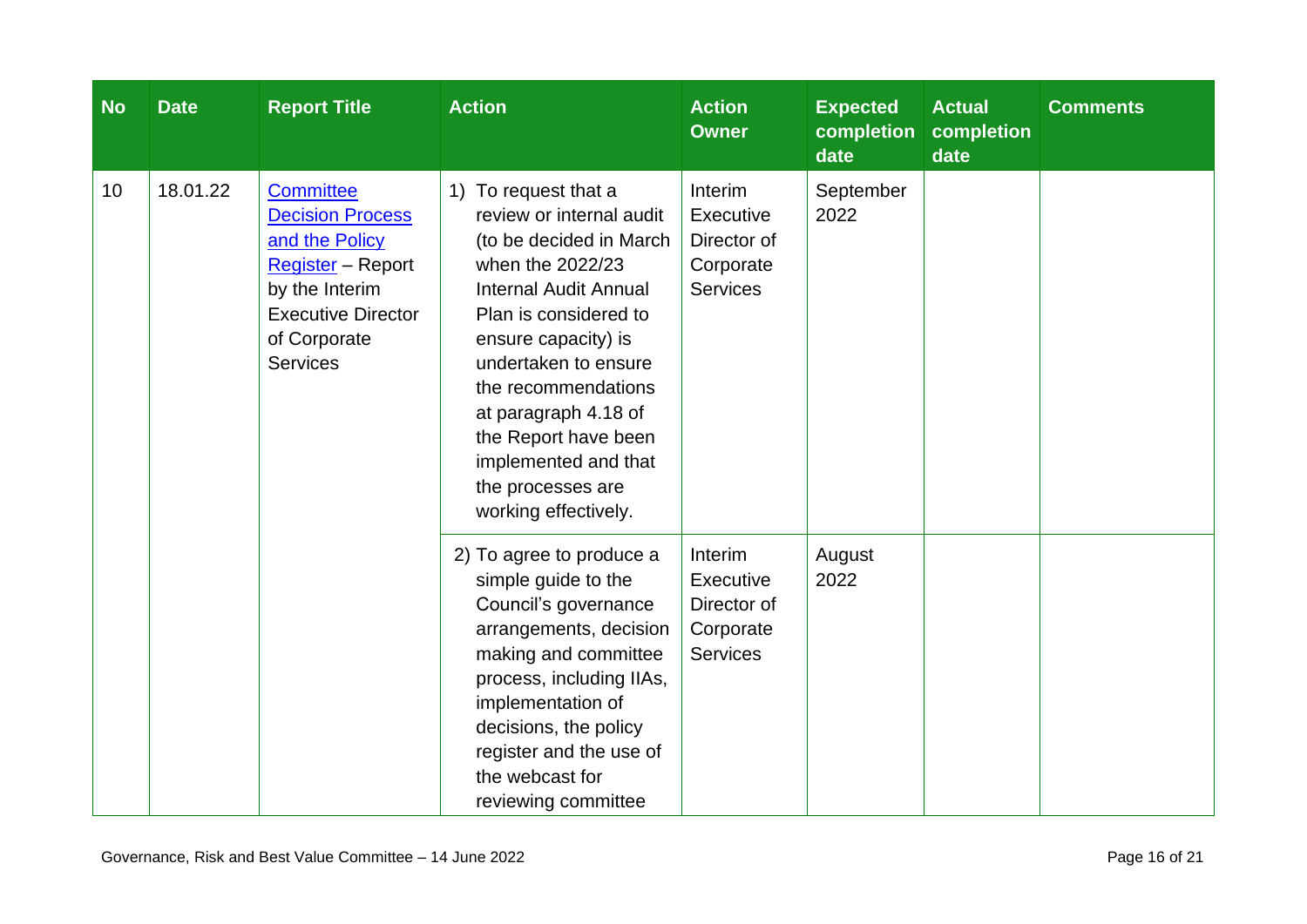| <b>No</b> | <b>Date</b> | <b>Report Title</b>                                                                                                  | <b>Action</b>                                                                                                                                                                                                         | <b>Action</b><br><b>Owner</b> | <b>Expected</b><br>completion<br>date | <b>Actual</b><br>completion<br>date | <b>Comments</b>                                                                                   |
|-----------|-------------|----------------------------------------------------------------------------------------------------------------------|-----------------------------------------------------------------------------------------------------------------------------------------------------------------------------------------------------------------------|-------------------------------|---------------------------------------|-------------------------------------|---------------------------------------------------------------------------------------------------|
|           |             |                                                                                                                      | discussion. The guide<br>to be included in<br>members' training and<br>made available to<br>members and officers<br>on the Orb, with a link<br>to it to be included in<br>committee action<br>sheets for information. |                               |                                       |                                     |                                                                                                   |
| 11        | 08.03.22    | <b>Internal Audit:</b><br><b>Overdue Findings</b><br>and Key<br>Performance<br>Indicators as at 26<br>January 2022 - | 1) To request that Senior<br>Officers consider the<br>process for agreeing<br>audit terms of<br>reference.                                                                                                            | Chief<br>Internal<br>Auditor  |                                       |                                     | <b>Recommended</b><br>for closure<br>Information<br>included in a<br>report to CLT in<br>May 2022 |
|           |             | Report by the Chief<br>Internal Auditor,<br>City of Edinburgh<br>Council                                             | 2) To include the table of<br>information at Appendix<br>3 in future iterations of<br>the report.                                                                                                                     | Chief<br>Internal<br>Auditor  |                                       |                                     | <b>Recommended</b><br>for closure<br>Information will be<br>included in future<br>reports         |
| 12        | 08.03.22    | <b>Internal Audit:</b>                                                                                               | 1) To issue a briefing note                                                                                                                                                                                           | Chief                         | <b>June 2022</b>                      |                                     | <b>Recommended</b>                                                                                |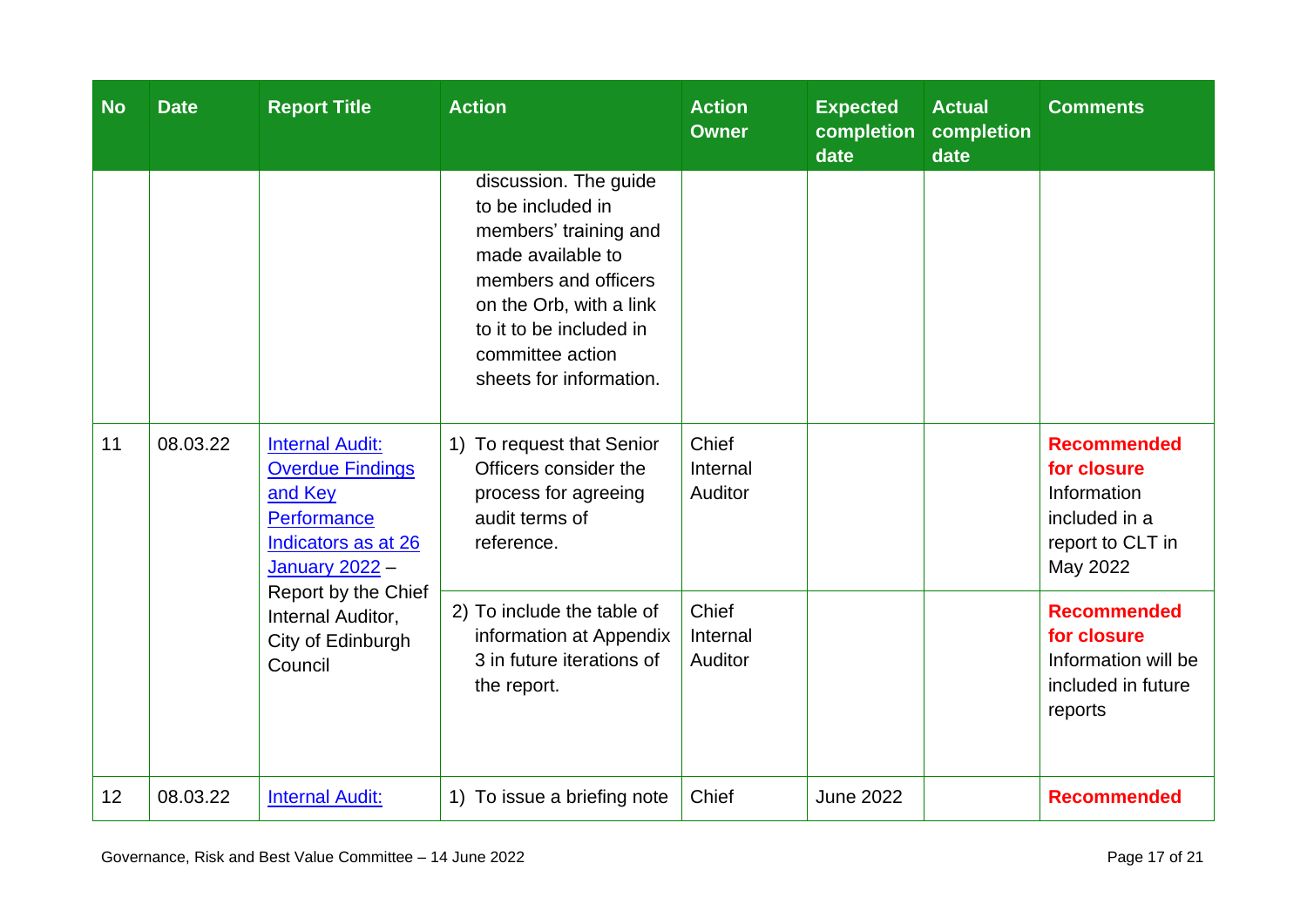| <b>No</b> | <b>Date</b> | <b>Report Title</b>                                                                                                                        | <b>Action</b>                                                                                                                                                 | <b>Action</b><br><b>Owner</b>                                       | <b>Expected</b><br>completion<br>date | <b>Actual</b><br>completion<br>date | <b>Comments</b>                                                                                                                                                                                                                      |
|-----------|-------------|--------------------------------------------------------------------------------------------------------------------------------------------|---------------------------------------------------------------------------------------------------------------------------------------------------------------|---------------------------------------------------------------------|---------------------------------------|-------------------------------------|--------------------------------------------------------------------------------------------------------------------------------------------------------------------------------------------------------------------------------------|
|           |             | <b>Internal Audit</b><br><b>Charter Annual</b><br>Update - Report by<br>the Chief Internal<br>Auditor, City of<br><b>Edinburgh Council</b> | on approaches taken<br>by different Councils,<br>what Edinburgh had<br>done historically and<br>what the aim was for<br>improving the audit<br>process.       | Internal<br>Auditor                                                 |                                       |                                     | for closure<br><b>Internal Audit will</b><br>deliver training to<br>elected members<br>and a briefing note<br>will be issued<br>when committee<br>members are<br>appointed. An<br>update is included<br>on the Business<br>Bulletin. |
|           |             |                                                                                                                                            | 2) To create a formal<br>handover process after<br>the election for new<br>members of the<br>Committee.                                                       | Chief<br>Internal<br>Auditor                                        | <b>June 2022</b>                      |                                     | <b>Recommended</b><br>for closure<br>As above                                                                                                                                                                                        |
| 13        | 08.03.22    | <b>Quarterly Status</b><br>Update - Digital<br><b>Services</b> - Report<br>by the Interim<br><b>Executive Director</b><br>of Corporate     | 1) To provide the<br>Committee with a<br>report on Network<br>Traffic in the general<br>estate and teaching<br>estate, focusing on<br>traffic of network over | Interim<br>Executive<br>Director of<br>Corporate<br><b>Services</b> | August<br>2022                        |                                     |                                                                                                                                                                                                                                      |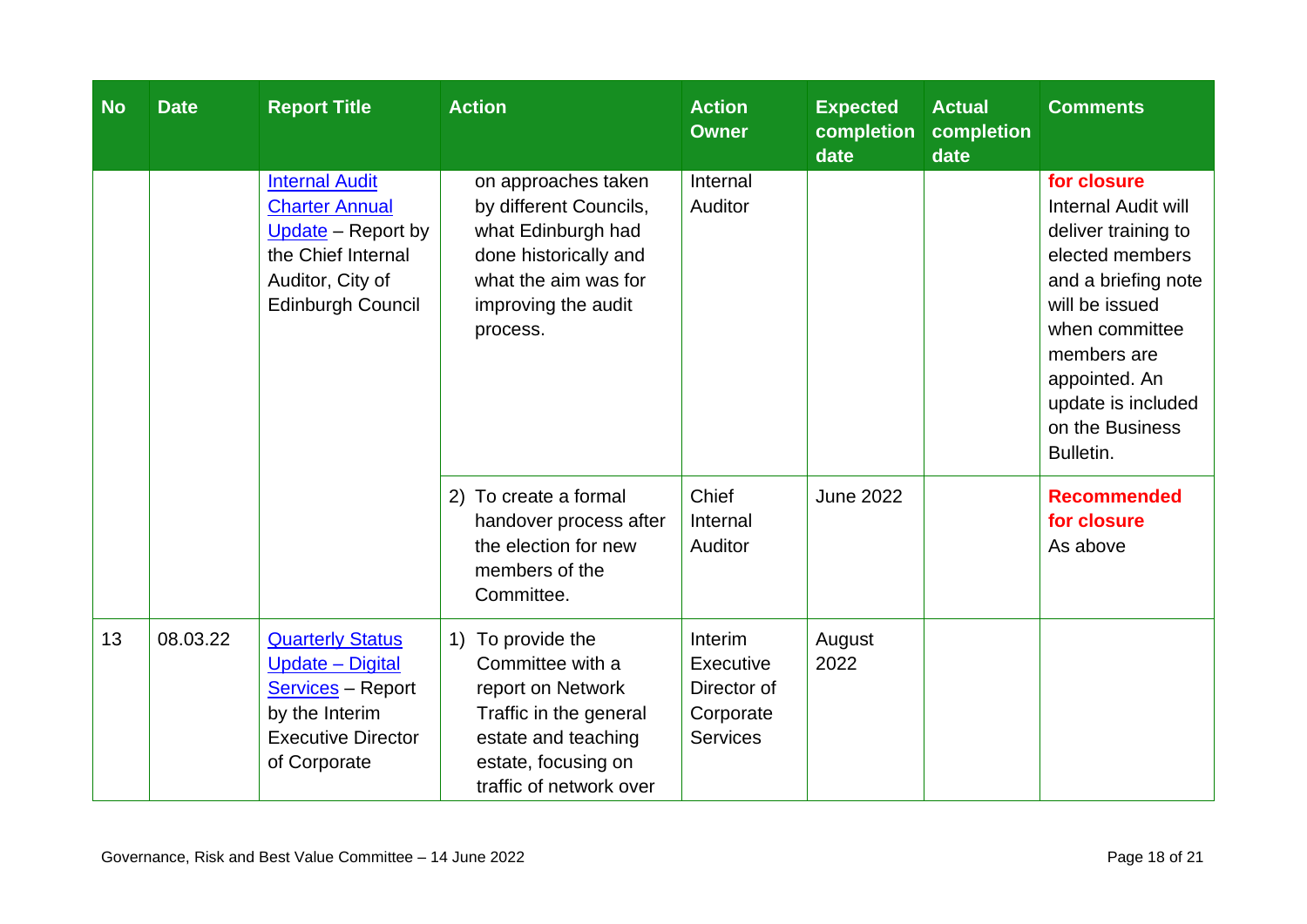| <b>No</b> | <b>Date</b> | <b>Report Title</b>                                                                                                                 | <b>Action</b>                                                                                                                                                                             | <b>Action</b><br><b>Owner</b>                                       | <b>Expected</b><br>completion<br>date | <b>Actual</b><br>completion<br>date | <b>Comments</b>                                                                                   |
|-----------|-------------|-------------------------------------------------------------------------------------------------------------------------------------|-------------------------------------------------------------------------------------------------------------------------------------------------------------------------------------------|---------------------------------------------------------------------|---------------------------------------|-------------------------------------|---------------------------------------------------------------------------------------------------|
|           |             | <b>Services</b>                                                                                                                     | capacity.                                                                                                                                                                                 |                                                                     |                                       |                                     |                                                                                                   |
|           |             |                                                                                                                                     | To provide information<br>2)<br>on potential ways to<br>improve phone<br>communication across<br>staff groups whilst<br>working from home.                                                | Interim<br>Executive<br>Director of<br>Corporate<br><b>Services</b> | August<br>2022                        |                                     |                                                                                                   |
| 14        | 08.03.22    | Collaborative<br><b>Working with</b><br><b>Community</b><br>Councils - referral<br>from the Culture<br>and Communities<br>Committee | 1) To provide information<br>on the number of<br><b>Community Councils</b><br>still active and those<br>that were dormant, and<br>which Community<br>Councils are members<br>of the EACC. | Interim<br>Executive<br>Director of<br>Corporate<br><b>Services</b> |                                       |                                     | <b>Recommended</b><br>for closure<br>An email was<br>circulated to<br>members on 13<br>June 2022. |
|           |             |                                                                                                                                     | To request the website<br>2)<br>link containing<br>guidance for<br><b>Community Councils</b><br>be circulated to<br>members and<br>community councils.                                    | Interim<br>Executive<br>Director of<br>Corporate<br><b>Services</b> |                                       |                                     | <b>Recommended</b><br>for closure<br>An email was<br>circulated to<br>members on 13<br>June 2022. |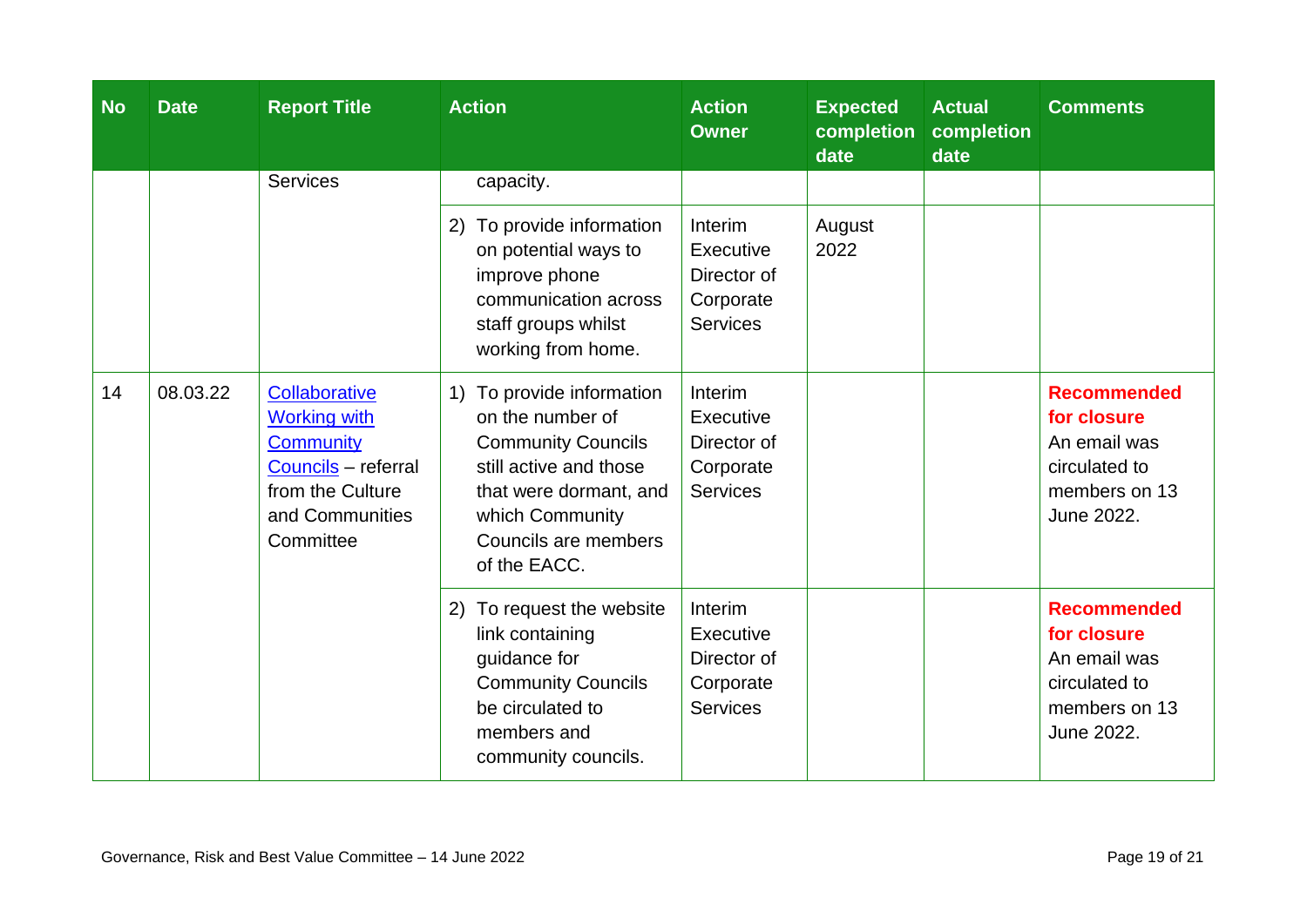| <b>No</b> | <b>Date</b> | <b>Report Title</b>                                                                                                                                                                    | <b>Action</b>                                                                                                                                                                                      | <b>Action</b><br><b>Owner</b>                                          | <b>Expected</b><br>completion<br>date | <b>Actual</b><br>completion<br>date | <b>Comments</b>                                                                    |
|-----------|-------------|----------------------------------------------------------------------------------------------------------------------------------------------------------------------------------------|----------------------------------------------------------------------------------------------------------------------------------------------------------------------------------------------------|------------------------------------------------------------------------|---------------------------------------|-------------------------------------|------------------------------------------------------------------------------------|
| 15        | 08.03.22    | <b>Council Companies</b><br>- Edinburgh Leisure<br><b>Annual Report</b><br>$2020/21 -$ Report<br>by the Executive<br>Director of<br><b>Education and</b><br><b>Children's Services</b> | To provide a briefing note<br>on staffing issues and to<br>confirm Edinburgh Leisure<br>was a Living Wage<br>Employer.                                                                             | Executive<br>Director of<br>Place                                      | In progress                           |                                     |                                                                                    |
| 16        | 08.03.22    | Whistleblowing<br><b>Monitoring Report</b><br>(private report)                                                                                                                         | To undertake a sampling<br>exercise of cases to attain<br>an average time taken to<br>resolve whistleblowing<br>reports to enable a<br>comparison of current<br>costs compared to future<br>costs. | Chief<br>Executive /<br>Service<br>Director-<br>Legal and<br>Assurance | <b>TBC</b>                            |                                     |                                                                                    |
| 17        | 08.03.22    | Whistleblowing<br>Major Investigation<br><b>Outcome Report</b><br>(Edinburgh Secure<br>Services) (private<br>report)                                                                   | To include an<br>1)<br>explanation in the<br>report to Council<br>explaining that the<br><b>Tanner Report Team</b><br>were aware of this<br>case, and why it was<br>not used as a case             |                                                                        |                                       |                                     | <b>Recommended</b><br>for closure<br>Report considered<br>by Council March<br>2022 |